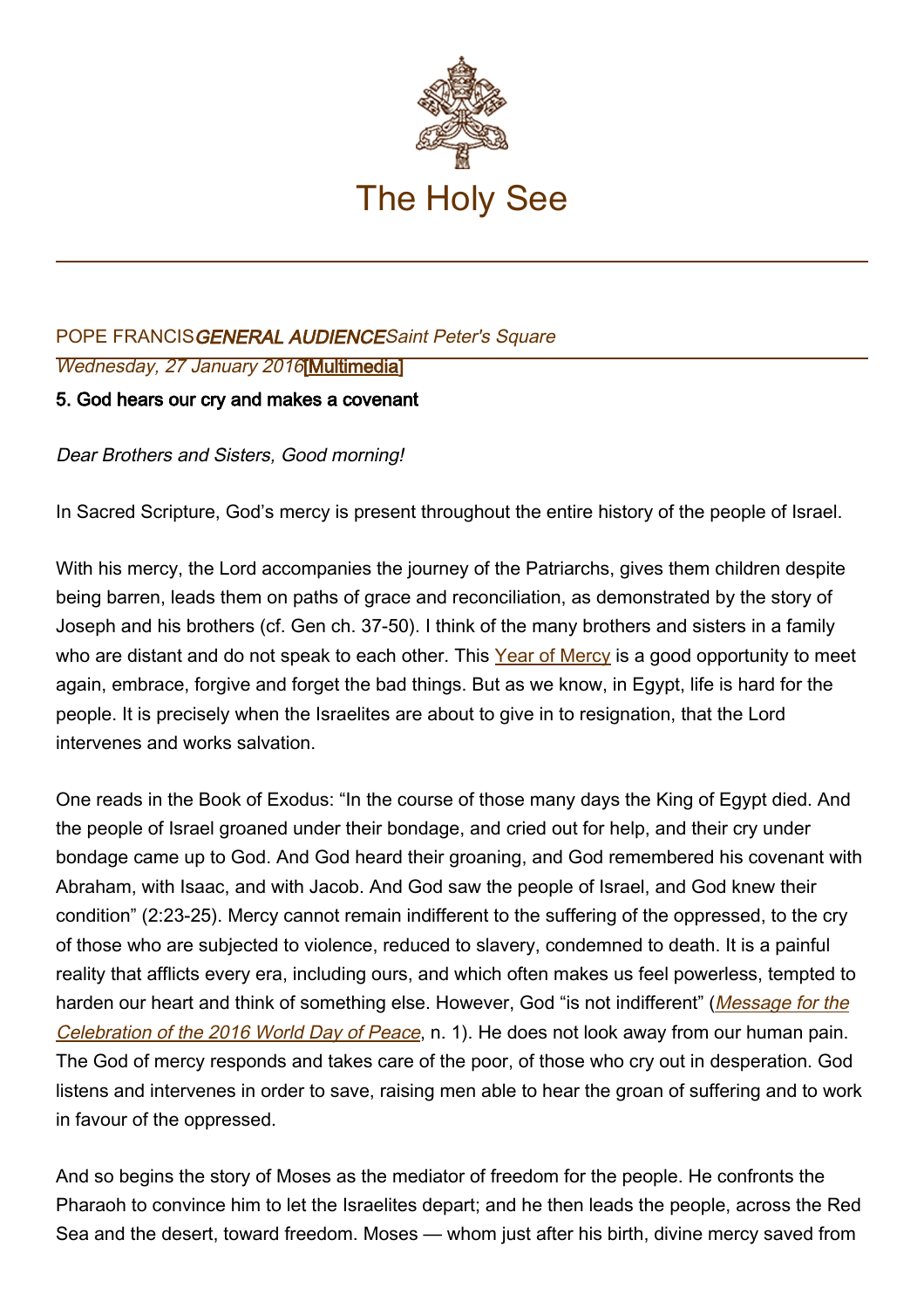death in the waters of the Nile — becomes the mediator of that very mercy, allowing the people to be born to freedom, saved from the waters of the Red Sea. In this Year of Mercy we too can do this work of acting as mediators of mercy through the works of mercy in order to approach, to give relief, to create unity. So many good things can be done.

God's mercy always operates to save. It is quite the opposite of the work of those who always act to kill: for example, those who wage war. The Lord, through his servant Moses, guides Israel in the desert as if Israel were a son, educates the people to the faith and makes a covenant with Israel, creating a bond of the strongest love, like that of a father with his child and of a groom with his bride.

Divine mercy goes that far. God offers a special, exclusive, privileged relationship of love. When he gives instructions to Moses regarding the covenant, he says: "if you will obey my voice and keep my covenant, you shall be my own possession among all peoples; for all the earth is mine, and you shall be to me a kingdom of priests and a holy nation" (Ex 19:5-6).

Of course, God already possesses all the earth because he created it; but his people become for him a different, special possession: his personal "reserve of gold and silver" such as King David stated he had given for the construction of the Temple.

So we become thus for God, by accepting his covenant and letting ourselves be saved by him. The Lord's mercy renders man precious, like a personal treasure that belongs to him, which he safeguards and with which he is well pleased.

These are the wonders of divine mercy, which reaches complete fulfillment in the Lord Jesus, in the "new and eternal covenant" consummated in his blood, which annuls our sin with forgiveness and renders us definitively Children of God (cf. 1 Jn 3:1), precious gems in the hands of the good and merciful Father. And as we are Children of God and have the opportunity to receive this legacy — that of goodness and mercy — in comparison to others, let us ask the Lord that in this Year of Mercy we too may do merciful things; let us open our heart in order to reach everyone with the works of mercy, to work the merciful legacy that God the Father showed toward us.

## Special greetings:

I address a warm welcome to Italian-speaking pilgrims. I greet the circus artists and workers and I thank them for their fine performance; you are champions of beauty and beauty is good for the soul. Beauty brings us closer to God, but behind this spectacle of beauty there are so many hours of training!

I greet the English-speaking pilgrims and visitors taking part in today's Audience, especially those